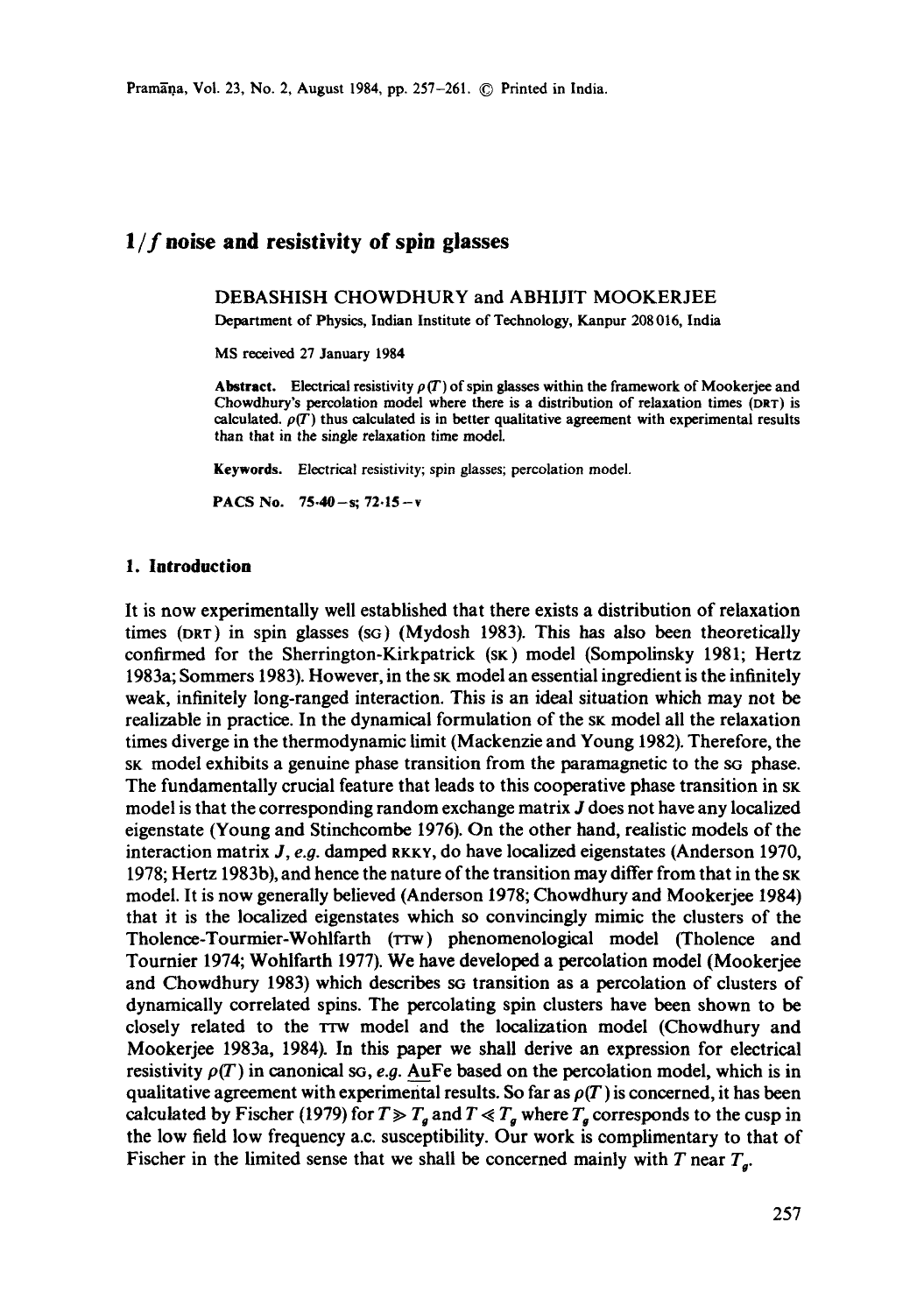## **2. Resistivity**

The system considered is modelled by a collection of n spins randomly distributed over N lattice sites and interacting *via* indirect damped RKKY interaction (De Gennes 1962). We shall calculate resistivity assuming only two sources of conduction electron scattering: (a) potential fluctuations  $V$  and (b)  $s-d$  exchange interaction  $J$  both of which are assumed to be isotropic. The Hamiltonian can be written as

$$
H = H_0 + (1/N)\sum_{\mathbf{k}} \sum_{\mathbf{k}'} \sum_{\sigma} \sum_{\mathbf{r}_i} n_i V_{\mathbf{k}\mathbf{k}'} \exp\{i(\mathbf{k} - \mathbf{k}') \cdot \mathbf{r}_i\} a_{\mathbf{k}'\sigma}^+ a_{\mathbf{k}\sigma}
$$
  

$$
- (1/N)\sum_{\mathbf{k}} \sum_{\mathbf{k}'} \sum_{\gamma_i} n_i J_{\mathbf{k}\mathbf{k}'} \left[ (a_{\mathbf{k}\uparrow}^+ a_{\mathbf{k}\uparrow}^+ - a_{\mathbf{k}\downarrow}^+ a_{\mathbf{k}\downarrow}^+) S_i^+ + a_{\mathbf{k}'\uparrow}^+ a_{\mathbf{k}\downarrow} S_i^+ + a_{\mathbf{k}'\uparrow}^+ a_{\mathbf{k}\downarrow} S_i^- \right] \exp\{i(\mathbf{k} - \mathbf{k}') \cdot \mathbf{r}_i\}, \tag{1}
$$

where  $H_0$  is the Hamiltonian of the s-electrons in the host,  $n_i$  is the occupation probability *i.e.*  $n_i = 1$  if the *i*th site is occupied by a magnetic atom and zero otherwise. We shall calculate the spin flip and non-spin flip scattering contributions separately neglecting any short range ferro or antiferromagnetic order.

## 2.1 *Non-spin flip scattering*  $(\sigma = \sigma')$

**cr** 

In the Born approximation, the probability of transition from state  $\mathbf{k}\sigma$  to  $\mathbf{k}'\sigma$  is given by

$$
\sum_{\mathbf{k}\sigma} \Gamma(k\sigma \to k'\sigma) = A + B + C,\tag{2}
$$

where

$$
A = (J^2/N) \sum_{i} n_i \int_{-\infty}^{\infty} d\omega R_i^{zz}(\omega) \left\{ \frac{f(\varepsilon_k) - f(\varepsilon_k - \omega)}{1 - e^{\beta \omega}} \right\}
$$
  

$$
\sum N(\varepsilon_{k\sigma} + \omega), \tag{3}
$$

$$
B = (V^2/N)\big[-\beta^{-1}\left(\frac{df}{d\varepsilon_k}\right)\sum_i n_i \sum_{\sigma} N(\varepsilon_{k\sigma})\big],\tag{4}
$$

$$
C = (2JV/N)\big[-\beta^{-1}(\mathrm{d}f/\mathrm{d}\varepsilon_k)\sum_i n_i \langle S_i^z \rangle \sum_{\sigma} \hat{\sigma} N(\varepsilon_{k\sigma})\big],\tag{5}
$$

where f is the Fermi function,  $\hat{\sigma}$  is the unit vector along  $\sigma$  and  $N(\varepsilon_{k\sigma})$  is the density of states of electrons with energy  $\varepsilon_k$  and spin  $\sigma$ ,

$$
R_i^{zz}(\omega)=\frac{1}{2\pi}\int_{-\infty}^{\infty}\exp(i\omega t)\langle S_i^z(t)S_i^z(0)\rangle dt.
$$

The spin autocorrelation  $\langle S_i^z(t) S_i^z(0) \rangle$  decays exponentially to its equilibrium value as  $exp(-t/\tau_i)$  with a characteristic relaxation time  $\tau_i$ . In the percolation model spins belonging to the same clusters have the same relaxation time, equal to the relaxation time of the cluster, but spins belonging to different clusters have different relaxation times. Therefore, there is a DRT in SG given by  $g(\tau)$ . It has been shown by Chowdhury and Mookerjee (1983b) that the distribution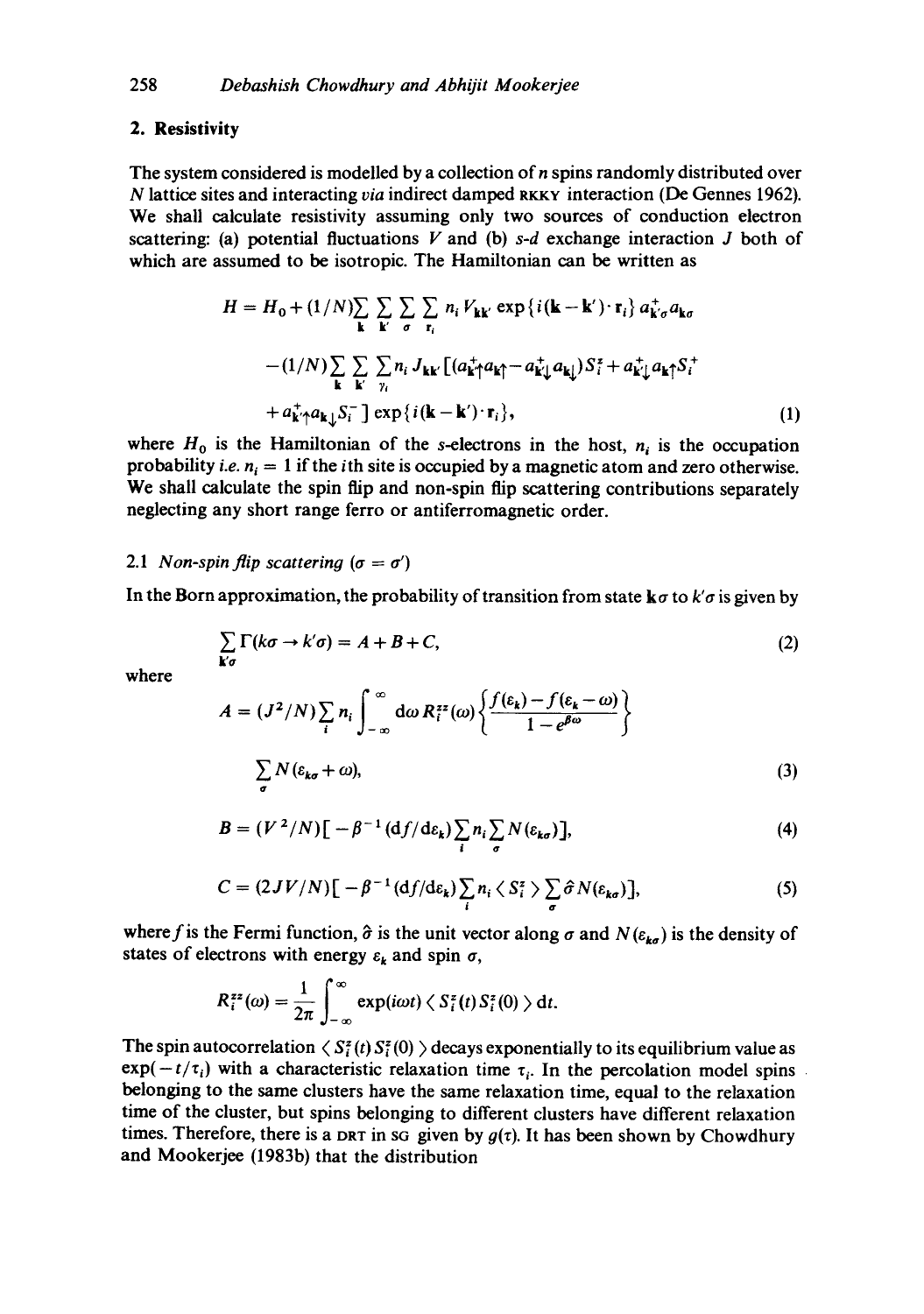$$
g(\tau) = \begin{cases} \frac{1}{\ln(\tau_2/\tau_1)} \frac{1}{\tau} & \text{for } \tau_2 > \tau > \tau_1 \\ 0 & \text{otherwise} \end{cases}
$$
 (6)

holds near  $T<sub>g</sub>$ . This distribution will be utilized later in this paper.

## 2.2 *Spin flip scattering*  $(\sigma \neq \sigma')$

In this case

$$
\sum_{\mathbf{k}\sigma'} \Gamma(\mathbf{k}\sigma \to \mathbf{k}'\sigma') = (J^2/N) \sum_i n_i \int_{-\infty}^{\infty} d\omega
$$
  

$$
\{R_i^{xx}(\omega) + R_i^{yy}(\omega)\} \left[ \frac{f(\varepsilon_k) - f(\varepsilon_k)}{e^{\beta \omega} - 1} \right]
$$
  

$$
\sum_{\sigma} N(\varepsilon_{\mathbf{k}\sigma} + \omega).
$$
 (7)

Now onward we shall consider  $\varepsilon = \varepsilon_F$ , the Fermi energy, because only the electrons near the Fermi surface contribute dominantly to resistivity. This is a good approximation to our problem because we are concerned only with canonical so near  $T<sub>g</sub>$  which is usually quite a low temperature. We shall also utilize the statistical isotropy of  $sG$  i.e.  $R^{xx} = R^{yy} = R^{zz}$ .

Before calculating  $\rho(T)$  in the percolation model we consider a *special case*. Suppose that

(a) all the spins are frozen cooperatively at  $T_q$ , so that  $1/N \sum n_i R_i^{zz}(\omega) = cR^{zz}(\omega)$  where i

 $c$  is the concentration of magnetic impurities, and

(b) all the spins have the same relaxation time  $\tau_1$ , *i.e.*  $g(\tau) = \delta(\tau - \tau_1)$ . In this case,

$$
\rho(T) \propto c \left[ V^2 + 3\beta J^2 \int d\omega \frac{\omega R(\omega, \tau_1)}{(e^{\beta \omega} - 1)} \right],
$$
\n(8)

where

$$
R(\omega, \tau_1) = Q \delta(\omega) + \left[ \frac{S(S+1)}{3} - Q \right] \frac{\tau_1/\pi}{\omega^2 \tau_i^2 + 1}.
$$
 (9)

Carrying out the integration in (8) we get

$$
\rho(T) \propto \bigg\{ cV^2 + 3\beta J^2 \bigg[ \frac{Q}{\beta} + \bigg\{ \frac{S(S+1)}{3} - Q \bigg\} \frac{\phi(T,\tau_1)}{\pi \tau_1} \bigg] \bigg\},
$$

where

$$
\phi(T, \tau_1) = \ln y - (2y)^{-1} - \psi(y),
$$

with  $y = \beta/2\pi\tau_1$  and  $\psi(y)$  is the digamma function. Ramakrishnan (1974) has given an approximate form for  $\phi(y)$  valid over a large range of y (except at very high temperatures):

$$
\phi(y) = (2y + 12y^2)^{-1}.\tag{10}
$$

A careful analysis (Chowdhury 1983) shows that  $\rho(T)$  exhibits a cusp at  $T_g$ , in the single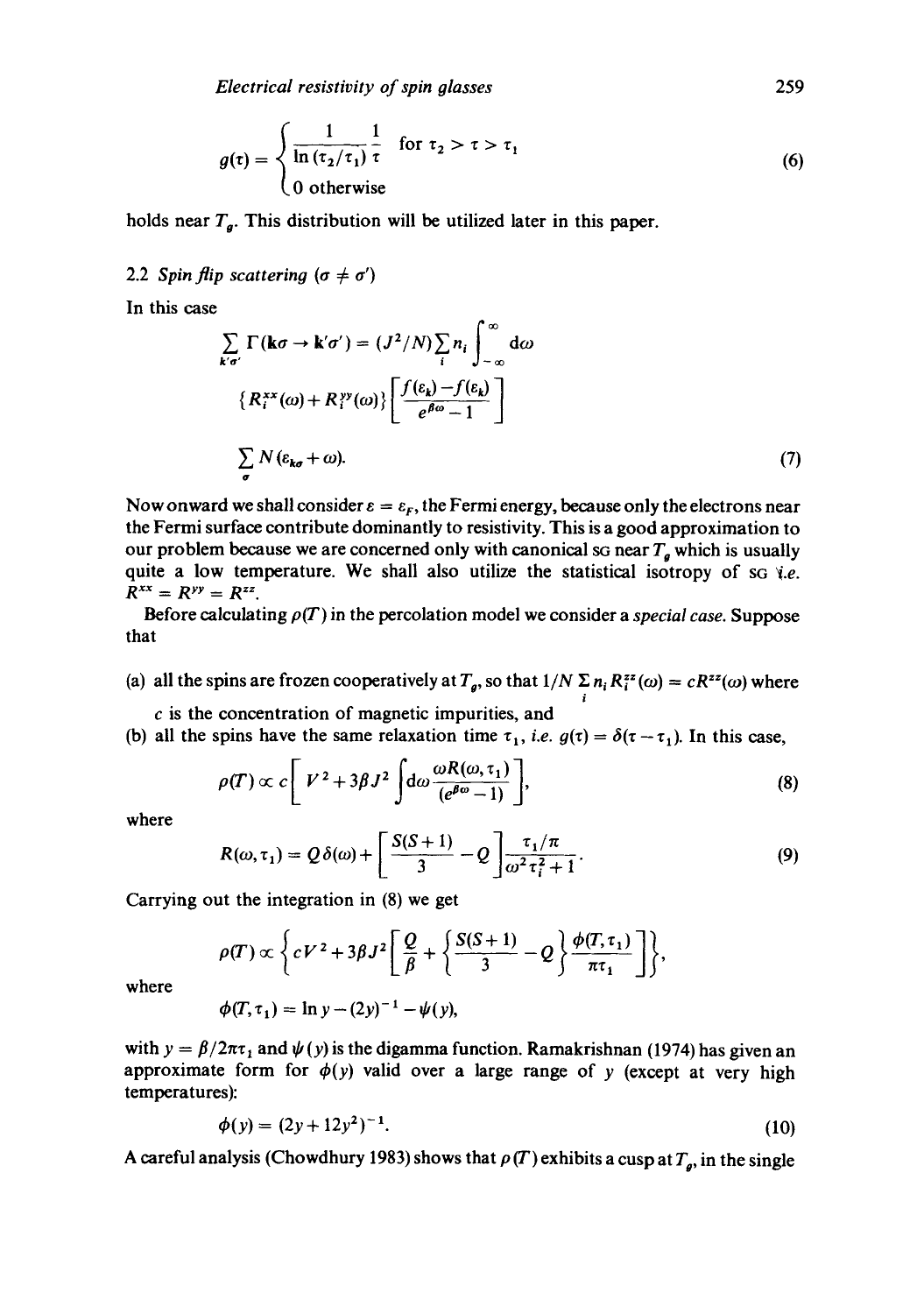relaxation time model. No such cusp has been observed experimentally (Ford and Mydosh 1976; Campbell *et al* 1982).

In the percolation model, (8) gets modified to

$$
\rho(T) \propto c \left[ V^2 + 3\beta J^2 \int d\omega \int d\tau \frac{\omega R(\omega, \tau) g(\tau)}{(e^{\beta \omega} - 1)} \right].
$$
 (11)

For mathematical simplicity we interchange the integrations over  $\omega$  and  $\tau$  in (11) to get

$$
\rho(T) \propto c \left\{ V^2 + 3\beta J^2 \left[ \frac{Q(T) P(T)}{\beta} + \left\{ \frac{S(S+1)}{3} - Q(T)P(T) \right\} \int \frac{\phi(T,\tau)}{\pi \tau} g(\tau) d\tau \right] \right\},
$$
\n(12)

since in the percolation model, only a fraction  $P(T)$  of the spins is included in the infinite cluster and have non-zero long time  $(t \to \infty)$  autocorrelation  $Q(T)$ . Finally, putting (6) into (12)

$$
\rho(T) \propto c \left\{ V^2 + 3J^2 \left[ QP + \left\{ \frac{S(S+1)}{3} - QP \right\} \right] \right\}
$$
  

$$
\frac{\ln \left\{ \frac{\pi k_B T \tau_2 + 3}{\ln (\tau_2/\tau_1)} \right\}}{\ln (\tau_2/\tau_1)} \right\}.
$$
 (13)

Since  $Q(T = 0) = S^2/3$ ,  $P(T = 0) = 1$ , and since both  $Q(T)$  and  $P(T)$  vanish for  $T \ge T_a$ , (13) approaches the correct Yoshida limits (Yoshida 1957):

and

$$
\rho(0) \propto c \left[ V^2 + J^2 S^2 \right],
$$
  
 
$$
\rho(\infty) \propto c \left[ V^2 + J^2 S(S+1) \right].
$$

Also, notice that  $\rho(T_a) < \rho(\infty)$ . Differentiating (13) one can check that  $d\rho/dT > 0$  at all T. However, one should not use (13) for  $T \gg T_g$ . Therefore, (13) implies that  $d\rho/dT > 0$ for all T near  $T<sub>a</sub>$ . The behaviour of  $d\rho/dT$  at high temperatures can be found from a different consideration. Since all the clusters break up at very high temperatures,  $g(\tau) \to \delta(\tau - \tau_1)$  as  $T \to \infty$ , where  $\tau_1$  is the relaxation time of a single spin. Therefore, for  $T \gg T_a$  (say  $T > 6T_a$ ),

$$
3\beta \int_{-\infty}^{\infty} \frac{\omega \, d\omega}{(e^{\beta \omega} - 1)} \int R(\omega, \tau) g(\tau) d\tau \simeq 3\beta \int_{-\infty}^{\infty} \frac{\omega R(\omega, \tau_1)}{(e^{\beta \omega} - 1)} d\omega. \tag{14}
$$

It is straightforward to check that the right side of  $(21)$  approaches its asymptotic value *S(S + 1)* for  $T \rightarrow \infty$ , with a positive slope. Therefore,  $d\rho/dT > 0$  for both  $T \gg T_a$  (from (14)) and  $T \simeq T_a$  (from (13)). Moreover, it is very unlikely that  $\rho(T)$  will exhibit any maxima or minima between these regimes of temperature. So, finally,  $\rho(T)$  is a smooth function that approaches correct Yoshida limits for  $T \rightarrow 0$  and  $T \rightarrow \infty$ , has a positive slope at all T, and does not exhibit any cusp at  $T<sub>a</sub>$ . Such a behaviour is in qualitative agreement with experiments (Ford and Mydosh 1976; Campbell *et al* 1982).

Experimental data on  $\rho(T)$  sometimes show a maximum at a finite temperature  $T_m \gg T_g$ . This does not follow from (13) because our analysis goes only up to the order  $J^2$ ; the decrease of  $\rho(T)$  beyond  $T_m$  is "reminiscent of Kondo effect" (Fischer 1981) for which at least terms of the order  $J<sup>3</sup>$  have to be taken into account.